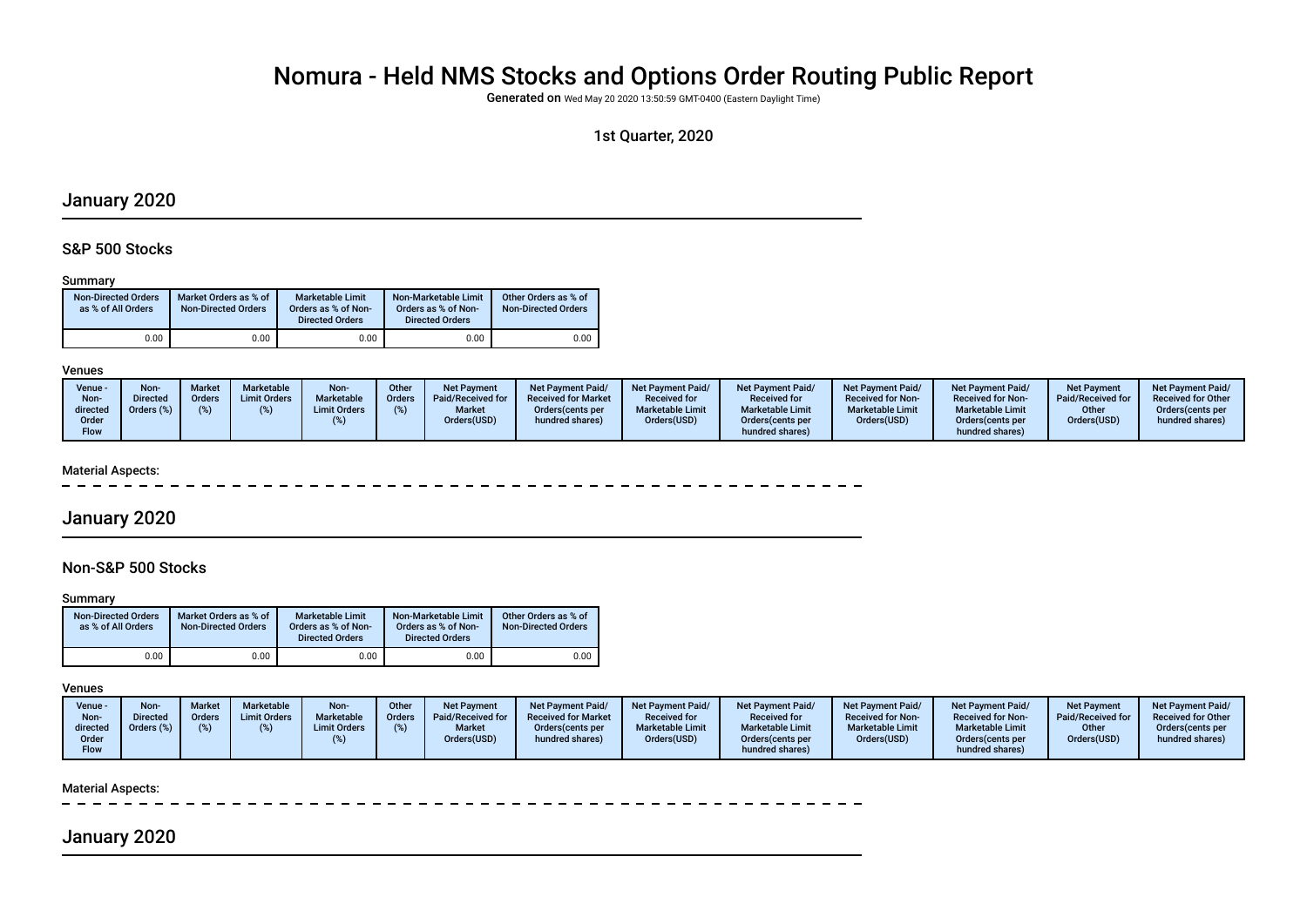### **Options**

#### Summary

| <b>Non-Directed Orders</b><br>as % of All Orders | Market Orders as % of<br><b>Non-Directed Orders</b> | Marketable Limit<br>Orders as % of Non-<br><b>Directed Orders</b> | Non-Marketable Limit<br>Orders as % of Non-<br><b>Directed Orders</b> | Other Orders as % of<br><b>Non-Directed Orders</b> |
|--------------------------------------------------|-----------------------------------------------------|-------------------------------------------------------------------|-----------------------------------------------------------------------|----------------------------------------------------|
| 100.00                                           | 2.36                                                | 0.00                                                              | 0.00                                                                  | 97.64                                              |

### Venues

| Venue -<br>Non-directed<br><b>Order Flow</b>  | Non-<br><b>Directed</b><br>Orders (%) | <b>Market</b><br>Orders<br>$(\%)$ | Marketable<br><b>Limit Orders</b><br>$(\%)$ | Non-<br>Marketable<br><b>Limit Orders</b><br>$(\%)$ | Other<br>Orders<br>(%) | <b>Net Payment</b><br>Paid/Received for<br><b>Market</b><br>Orders(USD) | <b>Net Payment Paid/</b><br><b>Received for Market</b><br>Orders (cents per<br>hundred shares) | Net Payment Paid/<br><b>Received for</b><br><b>Marketable Limit</b><br>Orders(USD) | Net Payment Paid/<br><b>Received for</b><br><b>Marketable Limit</b><br>Orders (cents per<br>hundred shares) | Net Payment Paid/<br><b>Received for Non-</b><br><b>Marketable Limit</b><br>Orders(USD) | Net Payment Paid/<br><b>Received for Non-</b><br><b>Marketable Limit</b><br>Orders(cents per<br>hundred shares) | <b>Net Payment</b><br>Paid/Received for<br>Other<br>Orders(USD) | Net Payment Paid/<br><b>Received for Other</b><br>Orders(cents per<br>hundred shares) |
|-----------------------------------------------|---------------------------------------|-----------------------------------|---------------------------------------------|-----------------------------------------------------|------------------------|-------------------------------------------------------------------------|------------------------------------------------------------------------------------------------|------------------------------------------------------------------------------------|-------------------------------------------------------------------------------------------------------------|-----------------------------------------------------------------------------------------|-----------------------------------------------------------------------------------------------------------------|-----------------------------------------------------------------|---------------------------------------------------------------------------------------|
| <b>INSTINET</b>                               | 84.10                                 | 0.08                              | 0.00                                        | 0.00                                                | 99.92                  | 87.78                                                                   | 6.0000                                                                                         |                                                                                    | 0.0000                                                                                                      |                                                                                         | 0.0000                                                                                                          | 13,786.31                                                       | 4.8411                                                                                |
| <b>ICAP</b>                                   | 9.18                                  | 18.84                             | 0.00                                        | 0.00                                                | 81.16                  | 5,308.62                                                                | 11.0208                                                                                        | $\Omega$                                                                           | 0.0000                                                                                                      | $\Omega$                                                                                | 0.0000                                                                                                          | 32,370.04                                                       | 11.0208                                                                               |
| Pyramid                                       | 2.23                                  | 1.49                              | 0.00                                        | 0.00                                                | 98.51                  | 196.47                                                                  | 65.4900                                                                                        | $\Omega$                                                                           | 0.0000                                                                                                      | $\Omega$                                                                                | 0.0000                                                                                                          | 12,933.76                                                       | 53.8525                                                                               |
| CASY                                          | 2.10                                  | 23.81                             | 0.00                                        | 0.00                                                | 76.19                  | 3,463.76                                                                | 16.6615                                                                                        |                                                                                    | 0.0000                                                                                                      | $\Omega$                                                                                | 0.0000                                                                                                          | 3,923.32                                                        | 13.0882                                                                               |
| <b>XFA</b>                                    | 1.13                                  | 2.94                              | 0.00                                        | 0.00                                                | 97.06                  | 5,050.92                                                                | 71.2400                                                                                        | $\Omega$                                                                           | 0.0000                                                                                                      | $\Omega$                                                                                | 0.0000                                                                                                          | 19,225.15                                                       | 70.7509                                                                               |
| <b>TFS</b>                                    | 0.47                                  | 0.00                              | 0.00                                        | 0.00                                                | 100.00                 |                                                                         | 0.0000                                                                                         | $\Omega$                                                                           | 0.0000                                                                                                      | $\Omega$                                                                                | 0.0000                                                                                                          | 1,922.67                                                        | 76.9067                                                                               |
| Baycrest                                      | 0.20                                  | 0.00                              | 0.00                                        | 0.00                                                | 100.00                 |                                                                         | 0.0000                                                                                         | $\Omega$                                                                           | 0.0000                                                                                                      | $\Omega$                                                                                | 0.0000                                                                                                          | 3,800.95                                                        | 69.3604                                                                               |
| CANACCORD<br><b>GENUITY INC.</b>              | 0.13                                  | 0.00                              | 0.00                                        | 0.00                                                | 100.00                 |                                                                         | 0.0000                                                                                         |                                                                                    | 0.0000                                                                                                      | $\Omega$                                                                                | 0.0000                                                                                                          | 267.19                                                          | 46.3074                                                                               |
| MAXIM                                         | 0.13                                  | 0.00                              | 0.00                                        | 0.00                                                | 100.00                 |                                                                         | 0.0000                                                                                         |                                                                                    | 0.0000                                                                                                      |                                                                                         | 0.0000                                                                                                          | 277.63                                                          | 57.8400                                                                               |
| <b>DASH</b><br><b>FINANCIAL</b><br><b>LLC</b> | 0.10                                  | 0.00                              | 0.00                                        | 0.00                                                | 100.00                 |                                                                         | 0.0000                                                                                         |                                                                                    | 0.0000                                                                                                      | $\Omega$                                                                                | 0.0000                                                                                                          | 218                                                             | 20.2600                                                                               |

#### Material Aspects:

INSTINET:

Nomura receives all payment for order fow for orders executed by Instinet

ICAP: There are no material aspects to disclose

Pyramid: There are no material aspects to disclose

CASY: There are no material aspects to disclose

XFA: There are no material aspects to disclose

TFS: There are no material aspects to disclose

Baycrest: There are no material aspects to disclose

CANACCORD GENUITY INC.: There are no material aspects to disclose

MAXIM: There are no material aspects to disclose

DASH FINANCIAL LLC: There are no material aspects to disclose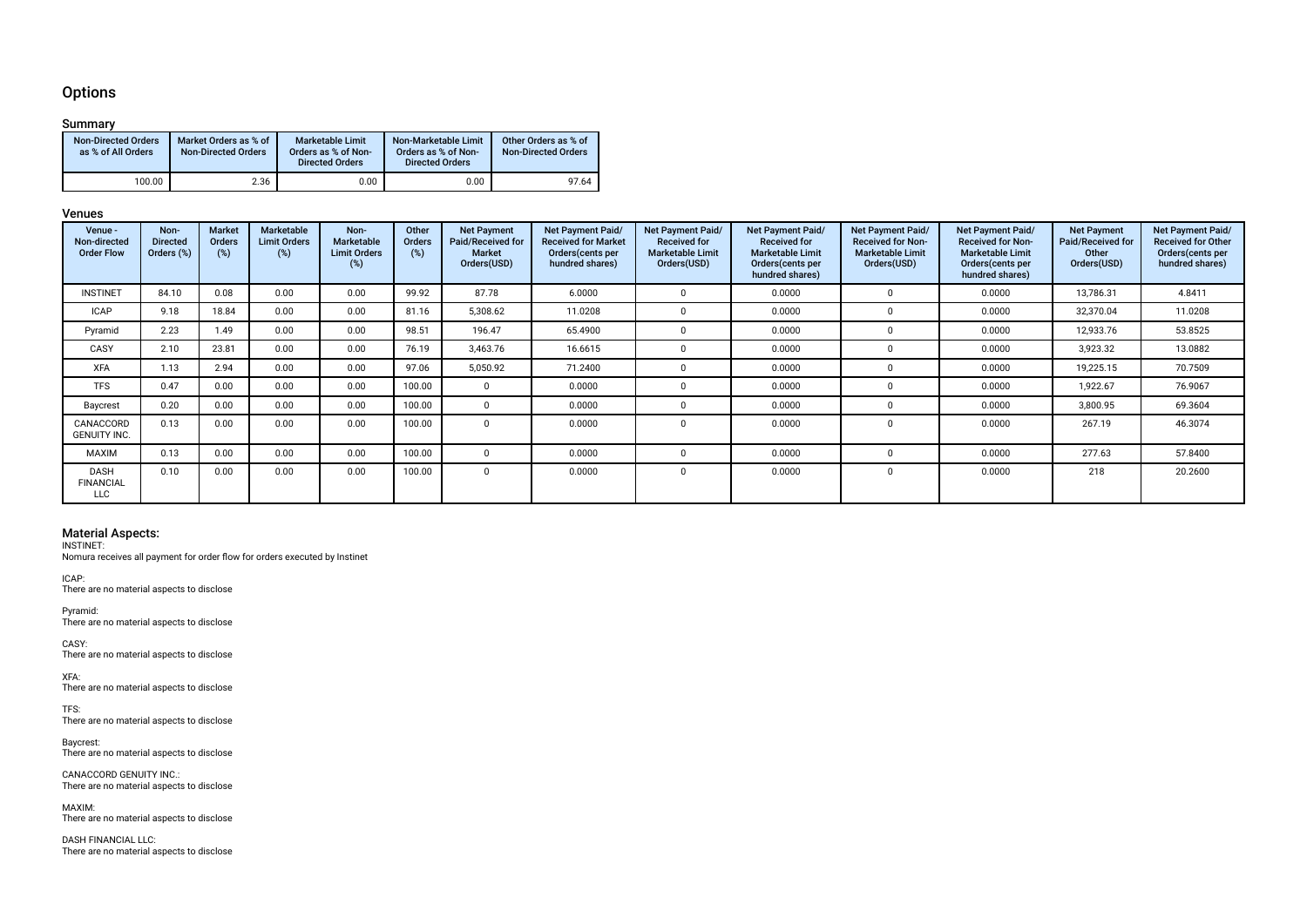# February 2020

## S&P 500 Stocks

### Summary

| <b>Non-Directed Orders</b><br>as % of All Orders | Market Orders as % of<br><b>Non-Directed Orders</b> | Marketable Limit<br>Orders as % of Non-<br><b>Directed Orders</b> | Non-Marketable Limit<br>Orders as % of Non-<br><b>Directed Orders</b> | Other Orders as % of<br><b>Non-Directed Orders</b> |
|--------------------------------------------------|-----------------------------------------------------|-------------------------------------------------------------------|-----------------------------------------------------------------------|----------------------------------------------------|
| 0.00                                             | 0.00                                                | 0.00                                                              | 0.00                                                                  | 0.00                                               |

### Venues

# Material Aspects:<br> $- - - - - -$

# February 2020

## Non-S&P 500 Stocks

Summary

| <b>Non-Directed Orders</b><br>as % of All Orders | Market Orders as % of<br><b>Non-Directed Orders</b> | <b>Marketable Limit</b><br>Orders as % of Non-<br><b>Directed Orders</b> | Non-Marketable Limit<br>Orders as % of Non-<br><b>Directed Orders</b> | Other Orders as % of<br><b>Non-Directed Orders</b> |
|--------------------------------------------------|-----------------------------------------------------|--------------------------------------------------------------------------|-----------------------------------------------------------------------|----------------------------------------------------|
| 0.00                                             | 0.00                                                | 0.00                                                                     | 0.00                                                                  | 0.00                                               |

### Venues

| Venue -<br>Non-<br>directed | Non-<br><b>Directed</b><br>Orders $(\%)$ | <b>Market</b><br>Orders | Marketable<br><b>Limit Orders</b> | Non-<br>Marketable<br><b>Limit Orders</b> | Other<br><b>Orders</b> | Net Payment<br>Paid/Received for<br><b>Market</b> | Net Payment Paid/<br><b>Received for Market</b><br>Orders (cents per | <b>Net Payment Paid/</b><br><b>Received for</b><br><b>Marketable Limit</b> | Net Payment Paid/<br><b>Received for</b><br><b>Marketable Limit</b> | <b>Net Payment Paid/</b><br><b>Received for Non-</b><br><b>Marketable Limit</b> | <b>Net Payment Paid/</b><br><b>Received for Non-</b><br><b>Marketable Limit</b> | <b>Net Payment</b><br>Paid/Received for<br>Other | <b>Net Payment Paid/</b><br><b>Received for Other</b><br>Orders (cents per |
|-----------------------------|------------------------------------------|-------------------------|-----------------------------------|-------------------------------------------|------------------------|---------------------------------------------------|----------------------------------------------------------------------|----------------------------------------------------------------------------|---------------------------------------------------------------------|---------------------------------------------------------------------------------|---------------------------------------------------------------------------------|--------------------------------------------------|----------------------------------------------------------------------------|
| Order<br>Flow               |                                          |                         |                                   |                                           |                        | Orders(USD)                                       | hundred shares)                                                      | Orders(USD)                                                                | Orders(cents per<br>hundred shares)                                 | Orders(USD)                                                                     | Orders(cents per<br>hundred shares)                                             | Orders(USD)                                      | hundred shares)                                                            |

# Material Aspects:<br> $- - - - -$

 $-$ 

# February 2020

**Options** 

Summary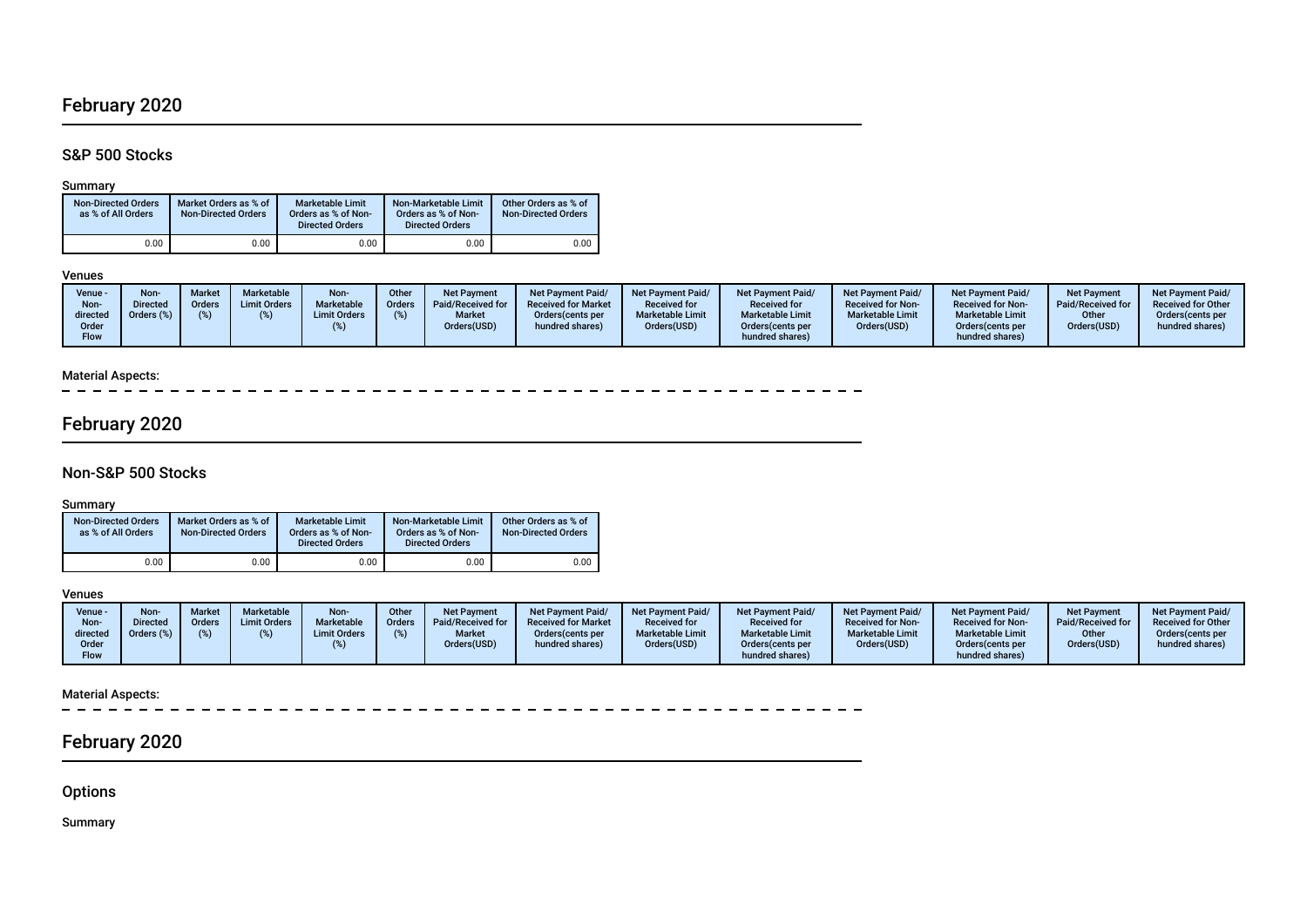| <b>Non-Directed Orders</b><br>as % of All Orders | Market Orders as % of<br><b>Non-Directed Orders</b> | Marketable Limit<br>Orders as % of Non-<br><b>Directed Orders</b> | Non-Marketable Limit<br>Orders as % of Non-<br><b>Directed Orders</b> | Other Orders as % of<br><b>Non-Directed Orders</b> |
|--------------------------------------------------|-----------------------------------------------------|-------------------------------------------------------------------|-----------------------------------------------------------------------|----------------------------------------------------|
| 100.00                                           | 2.83                                                | 0.00                                                              | 0.00                                                                  | 97.17                                              |

#### Venues

| Venue -<br>Non-directed<br><b>Order Flow</b>                        | Non-<br><b>Directed</b><br>Orders (%) | Market<br>Orders<br>(%) | Marketable<br><b>Limit Orders</b><br>(%) | Non-<br><b>Marketable</b><br><b>Limit Orders</b><br>(%) | Other<br><b>Orders</b><br>(%) | <b>Net Payment</b><br>Paid/Received for<br>Market<br>Orders(USD) | <b>Net Payment Paid/</b><br><b>Received for Market</b><br>Orders (cents per<br>hundred shares) | Net Payment Paid/<br><b>Received for</b><br><b>Marketable Limit</b><br>Orders(USD) | Net Payment Paid/<br><b>Received for</b><br><b>Marketable Limit</b><br>Orders(cents per<br>hundred shares) | <b>Net Payment Paid/</b><br><b>Received for Non-</b><br><b>Marketable Limit</b><br>Orders(USD) | Net Payment Paid/<br><b>Received for Non-</b><br><b>Marketable Limit</b><br>Orders (cents per<br>hundred shares) | <b>Net Payment</b><br>Paid/Received for<br>Other<br>Orders(USD) | Net Payment Paid/<br><b>Received for Other</b><br>Orders (cents per<br>hundred shares) |
|---------------------------------------------------------------------|---------------------------------------|-------------------------|------------------------------------------|---------------------------------------------------------|-------------------------------|------------------------------------------------------------------|------------------------------------------------------------------------------------------------|------------------------------------------------------------------------------------|------------------------------------------------------------------------------------------------------------|------------------------------------------------------------------------------------------------|------------------------------------------------------------------------------------------------------------------|-----------------------------------------------------------------|----------------------------------------------------------------------------------------|
| <b>INSTINET</b>                                                     | 84.58                                 | 0.31                    | 0.00                                     | 0.00                                                    | 99.69                         |                                                                  | 0.0000                                                                                         |                                                                                    | 0.0000                                                                                                     | $\Omega$                                                                                       | 0.0000                                                                                                           | 6,843.29                                                        | 2.4896                                                                                 |
| <b>ICAP</b>                                                         | 6.98                                  | 21.62                   | 0.00                                     | 0.00                                                    | 78.38                         | 3,366.93                                                         | 10.7693                                                                                        |                                                                                    | 0.0000                                                                                                     |                                                                                                | 0.0000                                                                                                           | 11,920.81                                                       | 10.7693                                                                                |
| Pyramid                                                             | 2.75                                  | 5.48                    | 0.00                                     | 0.00                                                    | 94.52                         | 360.2                                                            | 65.4900                                                                                        |                                                                                    | 0.0000                                                                                                     |                                                                                                | 0.0000                                                                                                           | 26,622.96                                                       | 60.5673                                                                                |
| CASY                                                                | 1.73                                  | 10.87                   | 0.00                                     | 0.00                                                    | 89.13                         | 382.9                                                            | 13.3183                                                                                        |                                                                                    | 0.0000                                                                                                     |                                                                                                | 0.0000                                                                                                           | 6,774.88                                                        | 16.2125                                                                                |
| <b>TULLETT</b><br>PREBON<br><b>FINANCIAL</b><br><b>SERVICES LLC</b> | 1.24                                  | 36.36                   | 0.00                                     | 0.00                                                    | 63.64                         | 5,918.05                                                         | 27.8575                                                                                        |                                                                                    | 0.0000                                                                                                     |                                                                                                | 0.0000                                                                                                           | 6,051.66                                                        | 29.2761                                                                                |
| <b>DASH</b><br><b>FINANCIAL LLC</b>                                 | 0.98                                  | 0.00                    | 0.00                                     | 0.00                                                    | 100.00                        |                                                                  | 0.0000                                                                                         |                                                                                    | 0.0000                                                                                                     |                                                                                                | 0.0000                                                                                                           | 536.28                                                          | 20.2600                                                                                |
| <b>XFA</b>                                                          | 0.94                                  | 24.00                   | 0.00                                     | 0.00                                                    | 76.00                         | 3.974.4                                                          | 66.2400                                                                                        |                                                                                    | 0.0000                                                                                                     |                                                                                                | 0.0000                                                                                                           | 8,837.56                                                        | 67.7883                                                                                |
| <b>TFS</b>                                                          | 0.30                                  | 0.00                    | 0.00                                     | 0.00                                                    | 100.00                        |                                                                  | 0.0000                                                                                         |                                                                                    | 0.0000                                                                                                     |                                                                                                | 0.0000                                                                                                           | 1,538.13                                                        | 76.9067                                                                                |
| Baycrest                                                            | 0.19                                  | 0.00                    | 0.00                                     | 0.00                                                    | 100.00                        |                                                                  | 0.0000                                                                                         |                                                                                    | 0.0000                                                                                                     |                                                                                                | 0.0000                                                                                                           | 3,079.01                                                        | 58.6479                                                                                |
| Lakeshore                                                           | 0.15                                  | 0.00                    | 0.00                                     | 0.00                                                    | 100.00                        |                                                                  | 0.0000                                                                                         |                                                                                    | 0.0000                                                                                                     |                                                                                                | 0.0000                                                                                                           | 5,899.54                                                        | 37.0435                                                                                |

#### Material Aspects:

INSTINET:

Nomura receives all payment for order fow for orders executed by Instinet

ICAP:

There are no material aspects to disclose

Pyramid: There are no material aspects to disclose

CASY: There are no material aspects to disclose

TULLETT PREBON FINANCIAL SERVICES LLC: There are no material aspects to disclose

DASH FINANCIAL LLC: There are no material aspects to disclose

XFA: There are no material aspects to disclose

TFS: There are no material aspects to disclose

Baycrest: There are no material aspects to disclose

Lakeshore: There are no material aspects to disclose

# March 2020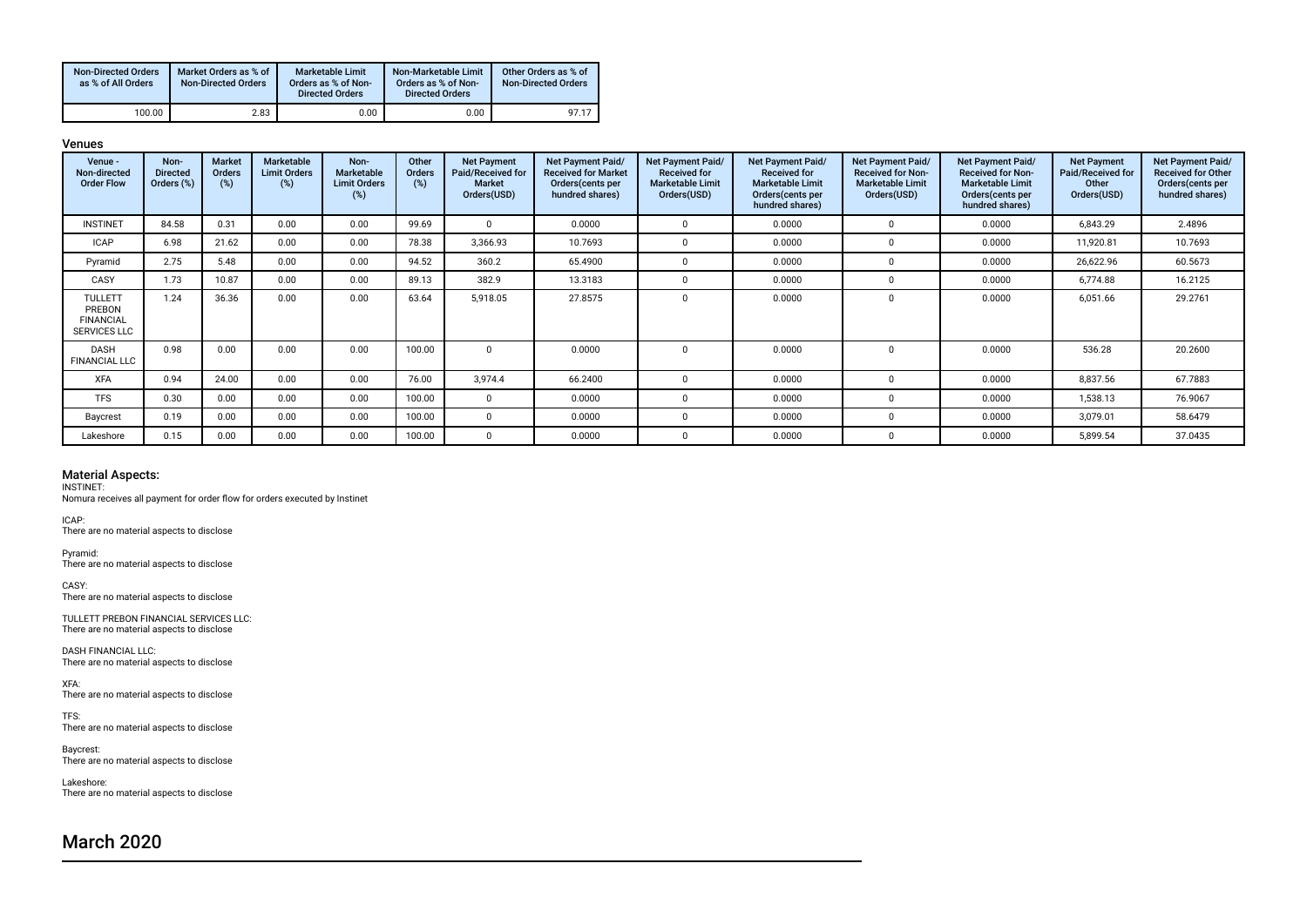## S&P 500 Stocks

### Summary

| <b>Non-Directed Orders</b><br>as % of All Orders | Market Orders as % of<br><b>Non-Directed Orders</b> | <b>Marketable Limit</b><br>Orders as % of Non-<br><b>Directed Orders</b> | Non-Marketable Limit<br>Orders as % of Non-<br><b>Directed Orders</b> | Other Orders as % of<br><b>Non-Directed Orders</b> |  |  |
|--------------------------------------------------|-----------------------------------------------------|--------------------------------------------------------------------------|-----------------------------------------------------------------------|----------------------------------------------------|--|--|
| 0.00                                             | 0.00                                                | 0.00                                                                     | 0.00                                                                  | 0.00                                               |  |  |

### Venues

| Venue \<br>Non-<br>directed<br>Order<br>Flow | Non-<br><b>Directed</b><br>Orders (%) | <b>Market</b><br>Orders | <b>Marketable</b><br><b>Limit Orders</b> | Non-<br><b>Marketable</b><br><b>Limit Orders</b> | <b>Other</b><br><b>Orders</b> | <b>Net Payment</b><br>Paid/Received for<br><b>Market</b><br>Orders(USD) | <b>Net Payment Paid/</b><br><b>Received for Market</b><br>Orders (cents per<br>hundred shares) | <b>Net Payment Paid/</b><br><b>Received for</b><br><b>Marketable Limit</b><br>Orders(USD) | <b>Net Payment Paid/</b><br><b>Received for</b><br><b>Marketable Limit</b><br>Orders (cents per<br>hundred shares) | <b>Net Payment Paid/</b><br><b>Received for Non-</b><br><b>Marketable Limit</b><br>Orders(USD) | <b>Net Payment Paid/</b><br><b>Received for Non-</b><br><b>Marketable Limit</b><br>Orders (cents per<br>hundred shares) | <b>Net Payment</b><br>Paid/Received for<br>Other<br>Orders(USD) | <b>Net Payment Paid/</b><br><b>Received for Other</b><br>Orders (cents per<br>hundred shares) |
|----------------------------------------------|---------------------------------------|-------------------------|------------------------------------------|--------------------------------------------------|-------------------------------|-------------------------------------------------------------------------|------------------------------------------------------------------------------------------------|-------------------------------------------------------------------------------------------|--------------------------------------------------------------------------------------------------------------------|------------------------------------------------------------------------------------------------|-------------------------------------------------------------------------------------------------------------------------|-----------------------------------------------------------------|-----------------------------------------------------------------------------------------------|
|----------------------------------------------|---------------------------------------|-------------------------|------------------------------------------|--------------------------------------------------|-------------------------------|-------------------------------------------------------------------------|------------------------------------------------------------------------------------------------|-------------------------------------------------------------------------------------------|--------------------------------------------------------------------------------------------------------------------|------------------------------------------------------------------------------------------------|-------------------------------------------------------------------------------------------------------------------------|-----------------------------------------------------------------|-----------------------------------------------------------------------------------------------|

### Material Aspects:

 $\overline{\phantom{a}}$ 

# March 2020

## Non-S&P 500 Stocks

### Summary

| <b>Non-Directed Orders</b><br>as % of All Orders | Market Orders as % of<br><b>Non-Directed Orders</b> | <b>Marketable Limit</b><br>Orders as % of Non-<br><b>Directed Orders</b> | Non-Marketable Limit<br>Orders as % of Non-<br><b>Directed Orders</b> | Other Orders as % of<br><b>Non-Directed Orders</b> |  |  |
|--------------------------------------------------|-----------------------------------------------------|--------------------------------------------------------------------------|-----------------------------------------------------------------------|----------------------------------------------------|--|--|
| 0.00                                             | 0.00                                                | 0.00                                                                     | 0.00                                                                  | 0.00                                               |  |  |

### Venues

| Venue -<br>Non-<br>directed<br>Order | Non-<br><b>Directed</b><br>Orders (%) | <b>Market</b><br>Orders | <b>Marketable</b><br><b>Limit Orders</b> | Non-<br>Marketable<br><b>Limit Orders</b> | Other<br><b>Orders</b> | <b>Net Payment</b><br>Paid/Received for<br><b>Market</b><br>Orders(USD) | <b>Net Payment Paid/</b><br><b>Received for Market</b><br>Orders (cents per<br>hundred shares) | <b>Net Payment Paid/</b><br><b>Received for</b><br><b>Marketable Limit</b><br>Orders(USD) | <b>Net Payment Paid/</b><br><b>Received for</b><br><b>Marketable Limit</b><br>Orders (cents per | Net Payment Paid/<br><b>Received for Non-</b><br><b>Marketable Limit</b><br>Orders(USD) | <b>Net Payment Paid/</b><br><b>Received for Non-</b><br><b>Marketable Limit</b><br>Orders (cents per | <b>Net Payment</b><br>Paid/Received for<br>Other<br>Orders(USD) | <b>Net Payment Paid/</b><br><b>Received for Other</b><br>Orders (cents per<br>hundred shares) |
|--------------------------------------|---------------------------------------|-------------------------|------------------------------------------|-------------------------------------------|------------------------|-------------------------------------------------------------------------|------------------------------------------------------------------------------------------------|-------------------------------------------------------------------------------------------|-------------------------------------------------------------------------------------------------|-----------------------------------------------------------------------------------------|------------------------------------------------------------------------------------------------------|-----------------------------------------------------------------|-----------------------------------------------------------------------------------------------|
| <b>Flow</b>                          |                                       |                         |                                          |                                           |                        |                                                                         |                                                                                                |                                                                                           | hundred shares)                                                                                 |                                                                                         | hundred shares)                                                                                      |                                                                 |                                                                                               |

## Material Aspects:

 $\equiv$ 

# March 2020

## **Options**

### Summary

| <b>Non-Directed Orders</b><br>as % of All Orders | Market Orders as % of<br><b>Non-Directed Orders</b> | <b>Marketable Limit</b><br>Orders as % of Non-<br><b>Directed Orders</b> | Non-Marketable Limit<br>Orders as % of Non-<br><b>Directed Orders</b> | Other Orders as % of<br><b>Non-Directed Orders</b> |  |
|--------------------------------------------------|-----------------------------------------------------|--------------------------------------------------------------------------|-----------------------------------------------------------------------|----------------------------------------------------|--|
| 100.00                                           | 3.76                                                | 0.00                                                                     | 0.00                                                                  | 96.24                                              |  |